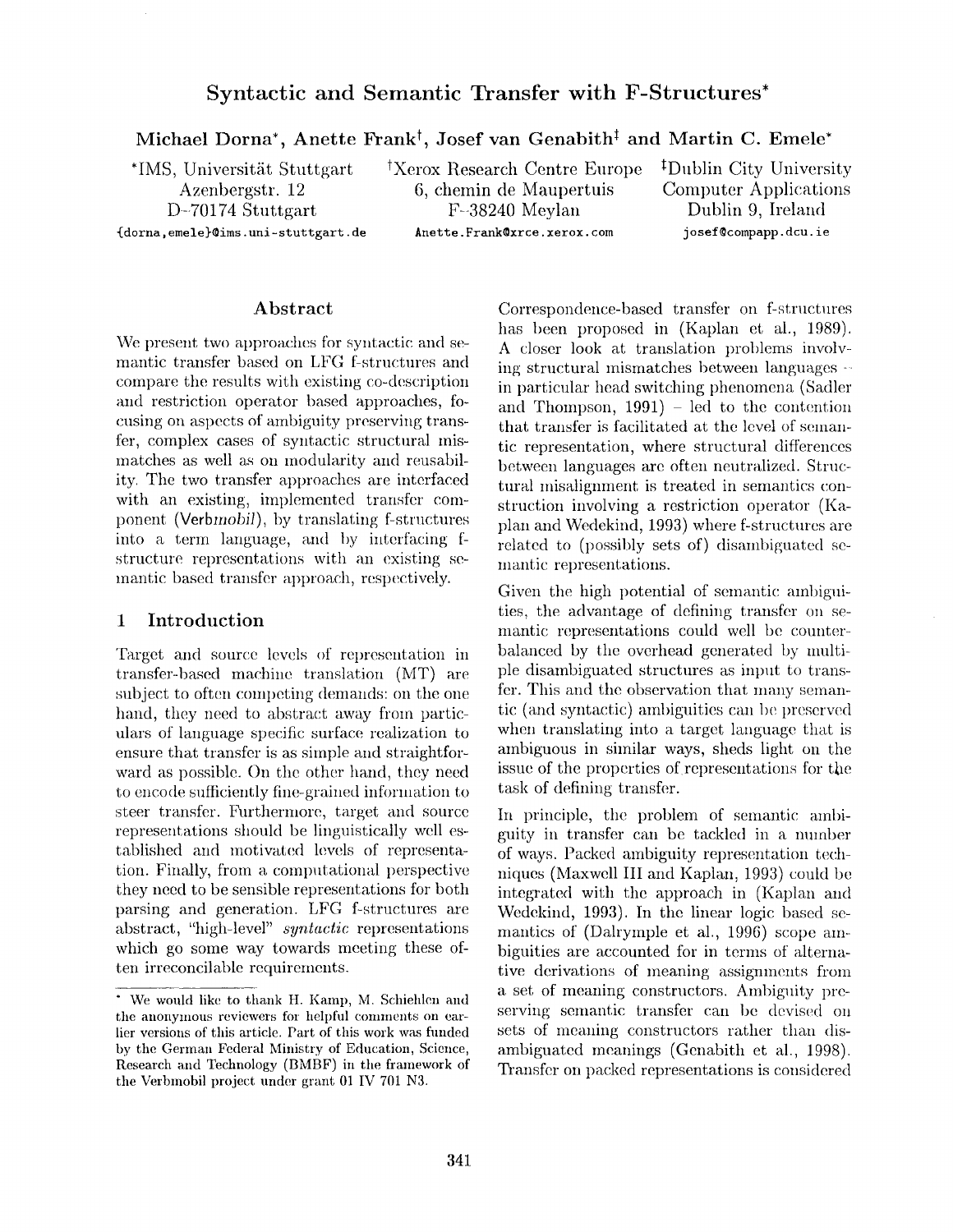in (Emele and Dorna, 1998).

In the present paper we consider alternative approaches to transfer on underspeeified - syntactic or semantic  $-$  representations, focusing on issues of modularity, reusability and practicality, interfacing existing implemented approaches in a flexible way. At the same time, the proposals readdress the issue of what is an appropriate level of representation for translation, in view of the known problems engendered by structural mismatches and semantic ambiguity.

We first show how the underlying machinery of the semantic-based transfer approach developed in Dorna and Emele (1996b) can be ported to *syntactic* f-structure representations. Second, we show how the underspecified *semantic* interpretation approach developed in Genabith and Crouch (1997) can be exploited to interface f-structure representations directly with the named semantic-based transfer approach. Third, we compare the two approaches with each other, and with co-description and restriction operator based approaches.

### 2 Syntactic Transfer

This section presents a simple bidirectional translation between LFG f-structures and term representations which serve as input to and output of a transfer component developed within the *Verbmobil* project (Dorna and Emele, 1996a). The term representation is inspired by earlier work (Kay et al., 1994; Caspari and Sehmid, 1994) which uses terms as a quasisemantic representation for transfer and generation.

The translation between f-structures and terms is based on the correspondence between directed graphs representing f-structures and the functional interpretation of these graphs (cf. (Johnson, 1991)). Given an arc labeled f which connects two nodes  $n_1$  and  $n_2$  in a graph, the same can be expressed by a function  $f(n_1) = n_2$ . An f-structure is the set of such feature equations describing the associated graph. Instead of feature equations  $f(n_1) = n_2$  we use the relational notation  $f(n_1, n_2)$ .

Using this idea f-structures can be converted into sets of terms and vice versa.<sup>1</sup> F-structure

PRED features and their "semantic form" values are given special treatment. Instead of introducing PRED terms we build unary relations with the semantic form predicate name as functor (see Example (1)). The resulting representation is similar to a Neo-Davidsonian style event semantics (Parsons, 1991) but uses syntactic roles. For a formalization of the f-structure-term correspondence see Appendix A.

(1) a. PREI) KOCHEN(j" SUB J) [ [] ADJN {[PRED GERNE]~}J *b. Hans kocht gerne*  C. { kochen(nl), SUBJ(nl,n2), Hans(n2), ADJN(nl,n3), gerne(n3) }

Consider the simple head switching example involving the German attitude adverb *gerne* and the English verb *like* (see (lb) and (3b)). (la) is the LFG f-structure for the German sentence  $(1b)$ .<sup>2</sup> (1c) is the set of terms representing (la).

Transfer works on source language (SL) and target language (TL) sets of terms representing predicates, roles, etc. like the ones shown in (lc). The mapping is encoded in transfer rules as in (2). For a rule to be applied, the set on the SL side must be a matching subset of the SL input set. If this is the case, we remove the covering set from the input and add the set on the other side of the rule to the TL output. Transfer is complete, if the SL set is empty.

(2) a. { kochen(E) } <-> {  $\text{cook}(E)$  }. b. {  $SUBJ(E, X)$  } <-> {  $SUBJ(E, X)$  }. C. {  $Hans(X)$  } <-> {  $Hans(X)$  }. d. { ADJN(E,X),  $gerne(X)$  } # { SUBJ(E,Y) }  $\leftarrow$ > { like(X), XCOMP(X, E), SUBJ(X, Y) }.

The transfer operator <-> is bidirectional. Upper case letters in argument positions are logical variables which will be bound to nodes at runtime. Because of the variable sharings on both sides of a rule we work on the same nodes of a graph. The result is a graph rewriting process.

<sup>&</sup>lt;sup>1</sup>For motivation why we prefer term representations

over feature structures for transfer, see (Emele and Dorna, 1998).

<sup>&</sup>lt;sup>2</sup>For presentational purposes we leave out morphosyntactic information in f-structures here and in the following examples.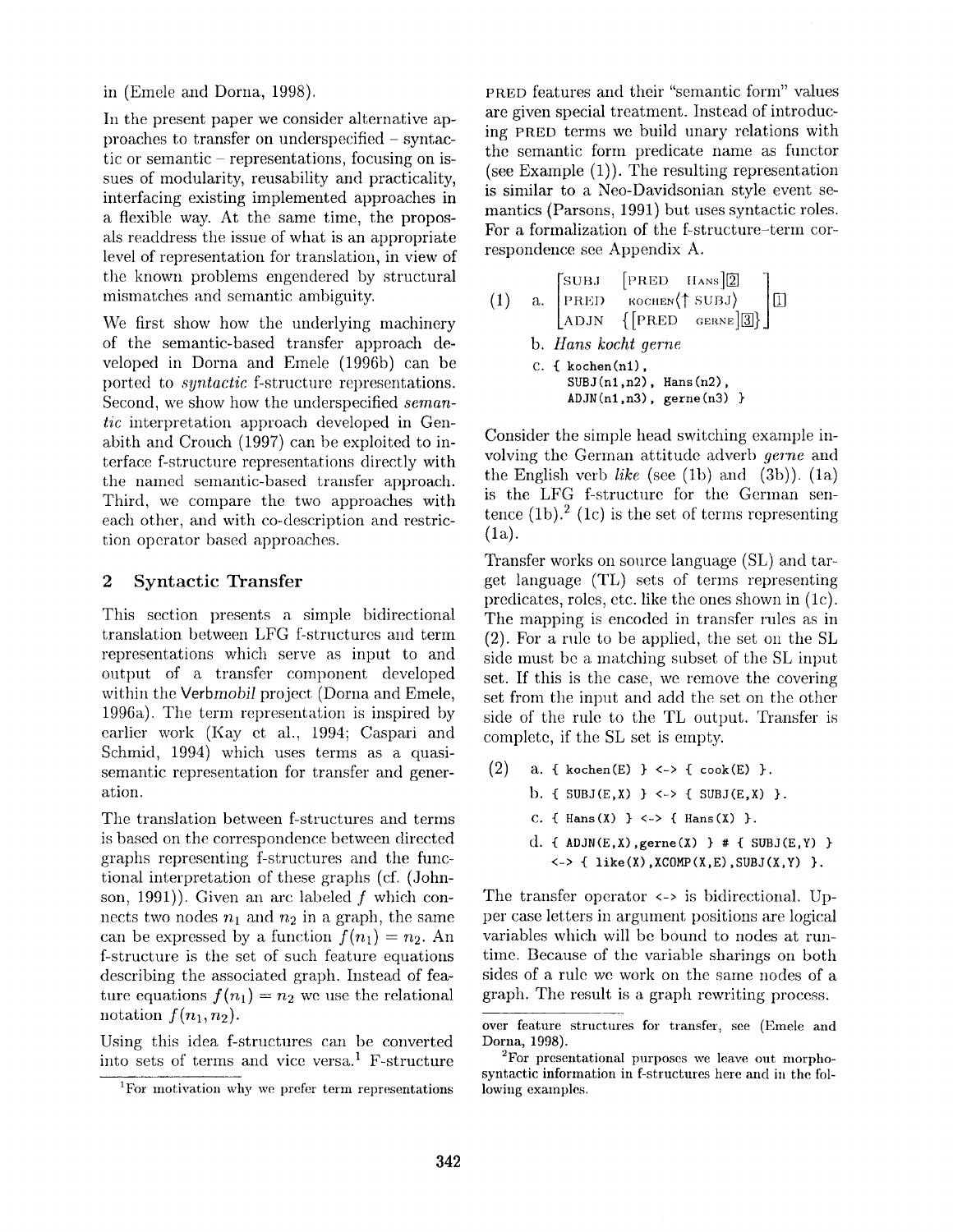The head switching rule (2d) shows two components on its lefthand side: the part to the right of # is a test on a copy of the original input. The test binds the variable Y at runtime when applying the rule from left to right. In the reverse direction (and in general), TL tests are ignored.

Applying the rule set in  $(2)$  to  $(1c)$ , we get (3c). We now use the correspondence between fstructures and term representations to construct the TL f-structure. The result is (3a) representing the English sentence (3b).

(3) a. 
$$
\begin{bmatrix} \text{SUBJ} & \text{PRED} & \text{Hans} \end{bmatrix} \begin{bmatrix} \text{B} \\ \text{PRED} & \text{LKE} \\ \text{XCOMP} & \text{SUBJ} \\ \text{XCOMP} & \text{PRED} & \text{Cook} \\ \text{PRED} & \text{Cook} \\ \text{PRED} & \text{Cook} \\ \text{D} \end{bmatrix} \begin{bmatrix} \text{BUBJ} & \text{PRED} & \text{Hans} \end{bmatrix} \begin{bmatrix} \text{B} \\ \text{B} \end{bmatrix}
$$
  
b. Hans likes cooking  
c. { like(n3)  
SUBJ(n3,n2), Hans(n2),  
XCOMP(n3,n1), cosk(n1),  
SUBJ(n1,n2)}

### **3 Semantic** Transfer

Semantic-based transfer as detailed in (Dorna and Emele, 1996a; Dorna and Emele, 1996b) is based on rewriting underspecified *semantic* representations. The representations (Bos et al., 1996) are UDRS variants (Reyle, 1993). F-structures are abstract *syntactic* representations. They do, however, encode basic predicateargument relations, and this is essentially semantic information. It turns out that there are important structural similarities between f-structures and UDRSs: f-structures can be "read" as UDRSs and hence be assigned an underspecified truth-conditional interpretation (Genabith and Crouch, 1997).<sup>3</sup> Appendix B gives a relational formulation of the correspondence between f-structures and UDRSs. The UDRS representations are processed by semantic-based transfer. The resulting system is bi-directional. Consider again the simple head switching case discussed in (1) and (3) above. (4) shows the corresponding UDRSs.

The structural mismatch between the two fstructures has disappeared on the level of UDRS representations and transfer is facilitated. 4



## **4 Embedded Head Switching and Multiple Adjuncts**

How do the two approaches fare with embedded head switching and multiple adjuncts? Due to space limits we will not discuss straightforward eases where ambiguites represented in underspecified representations are carried over into the target language. Examples of this type involve quantificational and plural NPs, negation, or adjunct sets. Instead, we concentrate on complex cases where a source language ambiguity needs to be resolved in target language.

#### **4.1 Embedded Head-Switching**

The syntactic transfer rules (2) are supplemented by (5). The complex rule for *gerne* in  $(5)$  overrides<sup>5</sup> (2d) and the COMP rule in  $(5)$ . For each additional level of embedding triggered by head switching adjuncts a special rule is needed.

(5) { vermuten(E) } <-> { suspect(E) }. { $Ede(X)$ } <-> { $Ede(X)$ }. {  $COMP(E,X)$  } <-> {  $COMP(E,X)$  }.  ${ \begin{array}{c} \text{gerne(X), ADJN(E,X),COMP(E1,E) } \end{array} }$  #  $\{ SUBJ(E, Y) \} \leq$  ${ \iota$  like(X), XCOMP(X, E), SUBJ(X, Y), COMP(E1, X) }.

By contrast, on the level of UDRSs head switching has disappeared and transfer is facilitated. Figure 1 shows the transfer correspondence between terms and UDRSs.

 ${}^{5}$ For the treatment of overriding see, e.g., the specificity criterion in (Dorna and Emele, 1996a).

 $3A$  similar corespondence between f-structures and  $QLFs$  (Alshawi and Crouch, 1992) has been shown in (Genabith and Crouch, 1996),

<sup>&</sup>lt;sup>4</sup>In the implementation, a Neo-Davidsonian style en-

coding of predicate argument relations is used. The subject of the target like relation is determined by the following transfer rule:

<sup>{</sup> L:gerne(L1) } # { L2  $\leq$  L1, L2:agent(A) } <-> { L:like(A,L1) }.

 $\leq$  is the transitive closure over subordination constraints  $\leq$ . Here and in the following we do not give set representations of UDRSs and transfer rules. Instead, we provide a graphical representations of standard UDRSs to better illustrate the structural mismatches discussion.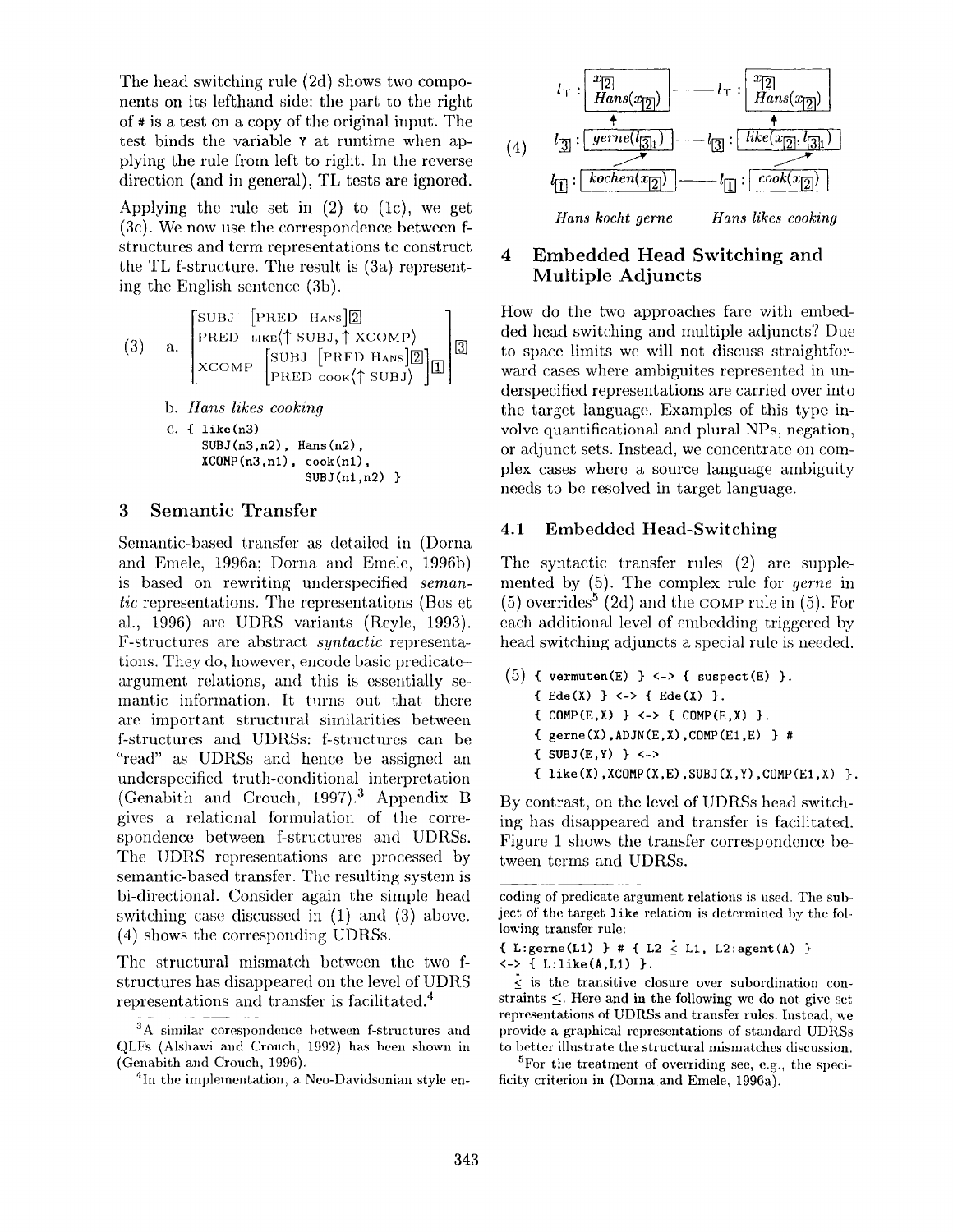

*Ede vermutet daft Hans gerne kocht Ede suspects that Hans likes cooking* 

Figure 1: Embedded Head Switching Example

#### **4.2 Multiple Adjuncts**

Consider the sentences in (6).

- (6) a. *Oft kocht Hans gerne* 
	- *b. Hans kocht gerne oft*
	- *c. Often Hans likes cooking*
	- *d. Hans likes cooking often*

(6a) is ambiguous between (6c) and (6d), (6b) can only mean (6d). (6c) and (6d) are not ambiguous. (6a) is represented by f-structure (7a).

(7) a. 
$$
\begin{bmatrix} \text{SUBJ} & \text{PRED HANS} & \text{[2]} \\ \text{PEED KochEN} & \text{SUBJ} & \text{[BRSD OF}] & \text{[3]} \\ \text{ADJN} & \text{[PRED OF]} & \text{[3]} \\ \text{b. {kohen(n1),} \\ \text{SUBJ(n1,n2), Hans(n2),} \\ \text{ADJM(n1,n3), oft(n3),} \\ \text{ADJM(n1,n4), gerne(n4)} \\ & l \text{[1]} : \frac{x_{[2]}}{\text{Hans}(x_{[2]})} \end{bmatrix}
$$
  
c. 
$$
l_{[3]} : \overbrace{oft(l_{[3]1}) \quad l_{[4]} : \overbrace{gerne(l_{[4]1})}^{grene(l_{[4]1})}
$$

The corresponding term representation is (7b) and, in the absence of further constraints, we get a flat scopally underspecified UDRS (7c). Let (6a) be our translation candidate. For *syntactic*  transfer, adding rules (9) to the ones introduced in  $(2)$  leads to  $(8a)$ .

(8) a. { like(n4),  
\nSUBJ(n4,n2), Hans(n2),  
\nXCOMP(n4,n1), 
$$
cook(n1)
$$
,  
\nSUBJ(n1,n2),  
\nADJM(n1,n3),  $often(n3)$  }\n
$$
\begin{bmatrix}\nSUBJ & [PRED HANS]2] \\
PRED & LIKE(\uparrow SUBJ, \uparrow XCOMP) \\
XCOMP & [SUBJ & [2] \\
XCOMP & PRED &  $cok(\uparrow SUBJ) \\
ADJN & [PRED \text{ or}TEN]3]\n\end{bmatrix}$ ]\n
$$
l_{\top}: \begin{bmatrix} x_{[2]} \\ Hams(x_{[2]}) \\ \hline \{Hans(x_{[2]})\end{bmatrix}
$$
\nc. \n
$$
l_{[3]}: \begin{bmatrix} \text{other}(l_{[3]1}) \\ \text{other}(l_{[3]2}) \end{bmatrix}
$$
\n
$$
l_{[1]}: \begin{bmatrix} \text{cook}(x_{[2]}) \\ \hline \end{bmatrix}
$$
$$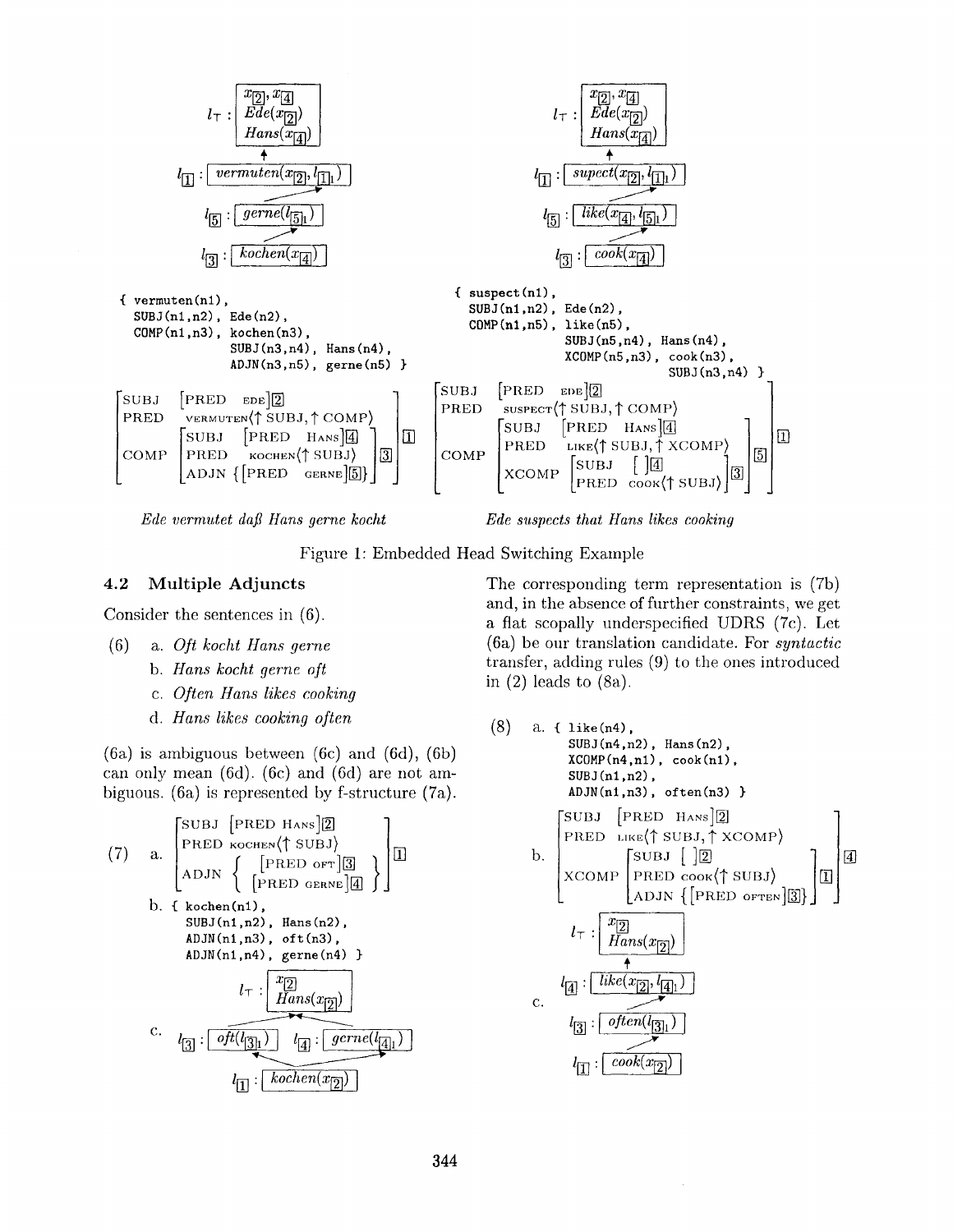(9) { ADJN(E,X) } <-> { ADJN(E,X) }. {  $oft(E)$  }  $\leftarrow$  {  $often(E)$  }.

(Sa) corresponds to only one of the English translations, namely (6d), of (6a). 'As in the correspondence-based approach (Kaplan et al., 1989), *often* can only be assigned wide scope over *like* if the transfer formalism allows reference to and rewriting of partial nodes. In the present case the two terms  $kochen(n1)$ , SUBJ $(n1, n2)$  could then be rewritten as the complement of *like,* XCOMP(n4,nl), whereas  $ADJN(n1,n3)$  is rewritten as  $ADJN(n4,n3)$ or  $ADJN(n1,n3)$ .<sup>6</sup>

The target f-structure for English must resolve the relative scope between *like* and *often* ((8b) and (10)).

$$
(10)\begin{bmatrix} \text{SUBJ} & \text{[PRED IIANS]} \boxed{2} \\ \text{PRED } & \text{like} \langle \uparrow \text{SUBJ}, \uparrow \text{XCOMP} \rangle \\ \text{XCOMP} & \text{[SUBJ} \end{bmatrix} \boxed{2} \\ \text{XCOMP} \\ \text{PRED } & \text{cov} \langle \uparrow \text{SUBJ} \rangle \boxed{1} \\ \text{ADJN } \left\{ \text{PRED } & \text{other} \boxed{3} \right\}
$$

Semantic transfer on the source UDRS (7c) preserves the underspecification and leads to (11).

$$
(11) \quad l_{\overline{3}}: \overbrace{\underbrace{\overbrace{\overbrace{\overbrace{\overbrace{\overbrace{\overline{Hans(x_{[2]})}}}}^{\overline{x_{[2]}}}}^{\overline{x_{[2]}}}}}}_{l_{\overline{[1]}}: \overbrace{\overbrace{\overbrace{\overline{like(x_{[2]},l_{\overline{[4]}})}}^{\overline{x_{[2]}}}}}}^{\overbrace{\overbrace{\overbrace{\overline{Hans(x_{[2]})}}}}^{\overline{x_{[2]}}}}}
$$

However,  $(11)$  is not in the direct f-structure -UDRS correspondence with (10) and (8b). Instead, the correspondences on the enumerations of the scoping possibilities of  $(11)$  yield  $(10)$  and (Sb) as required.

By contrast, the reading of  $(6b)$  is restricted by the surface order in which the two adverbials occur. On the semantic level this is reflected in terms of corresponding subordination constraints (12). The target UDRS corresponds to f-structure (8b).



In LFG linearization effects can be captured in terms of f-precedence constraints  $\prec_f$  as in (13).

(13) 
$$
\begin{bmatrix} \text{ADJN} \{ \text{[PRED } \alpha \} \overline{2}, \text{[PRED } \beta \} \overline{3} \} \\ \{ \overline{2} \prec_f \overline{3} \} \end{bmatrix}
$$

Semantic subordination and f-precedence constraints can then be linked as in (14).

$$
(14) \quad \boxed{\mathbb{I}} \prec_f \boxed{\mathbb{J}} \ \triangleleft \triangleright l_{\boxed{\mathbb{J}}} \leq l_{\boxed{\mathbb{I}}}
$$

With  $(14)$  the head switching - multiple adjunct interaction is correctly resolved in semanticbased transfer. Similarly, in syntactic transfer, the precedence constraint (13) can be used to steer translation to f-structure (8b).

#### **5** Discussion

We have presented two alternative architectures for transfer in LFG. In both cases, transfer is driven by the transfer module developed and implemented by Dorna and Emele (1996a). In the case of syntactic transfer, transfer is defined on term representations of f-structures. In the case of semantic transfer, transfer is defined on UDRS translations of f-structures. Fstructure, term and UDRS correspondences are defined in the Appendix. The transfer rules are bi-directional, as are the f-structure-term and f-structure-UDRS correspondences.

Co-description based approaches (Kaplan and Wedckind, 1993) require annotation of source and target lexica and grammars. By contrast, both approaches presented here support modular grammar development: they don't involve additional coding in the grammar specifications.

An important issue, noted above, is the problem of ambiguities and ambiguity preserving transfer. F-structures and UDRSs are underspecified syntactic and semantic representations, respectively. Both support ambiguity preserving transfer to differing degrees (NP scope, operators, adjuncts). F-structure based syntactic represen-

<sup>6</sup>As an alternative, we can get both readings if we define special rules for adverbials in head switching contexts, giving them wide or narrow scope relative to the head switching adverbial. A narrow scope rule is already given in (9). A wide scope rule would be  $\{ADJN(E,X)\}\# \{HS(E1), XCOMP(E1,E)\}$  $\leftrightarrow$  {ADJN(E1,X)} where HS(E1) is a "marker" on the switched adverbial's node El.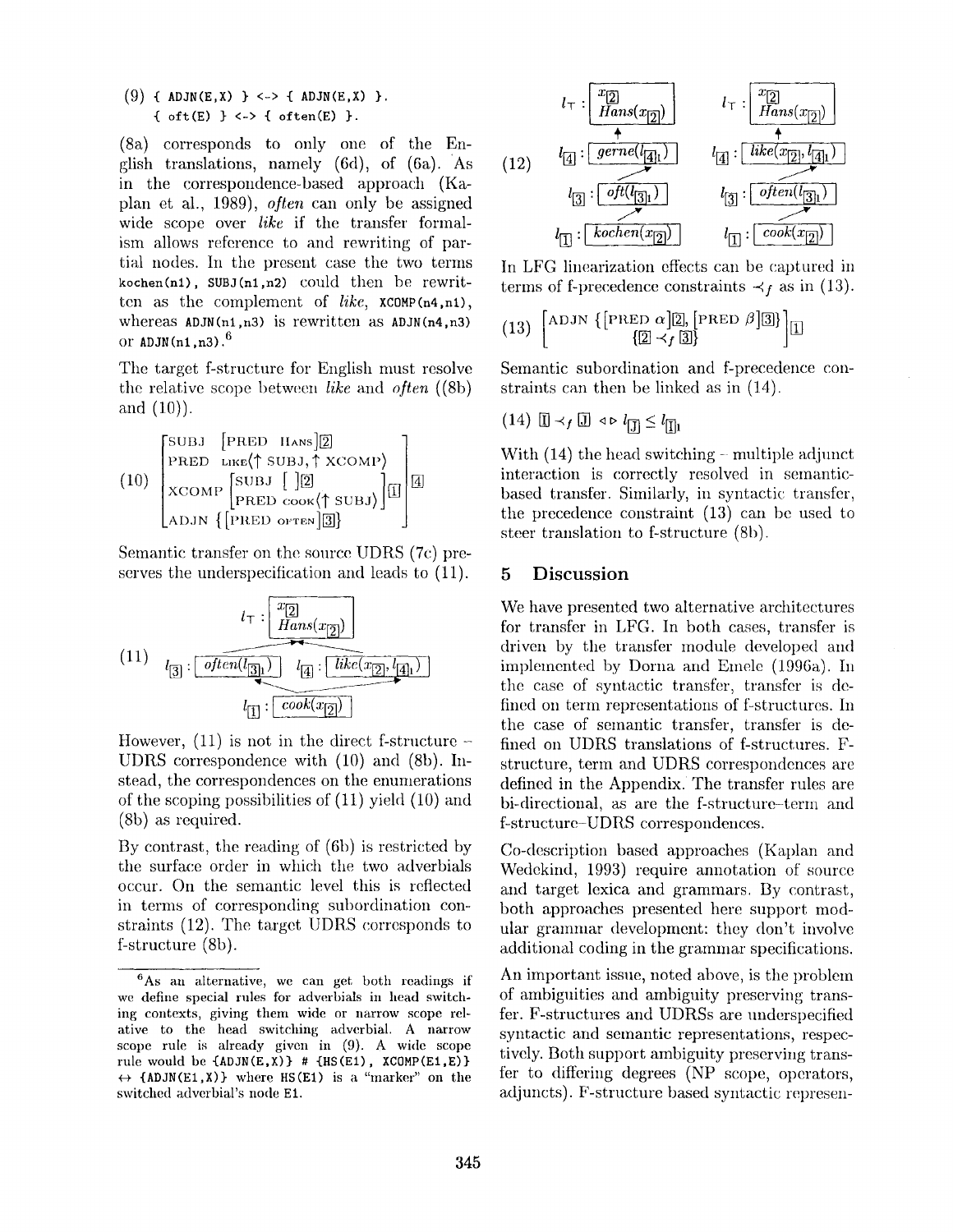tations may come up against structural mismatches in transfer. The original co-description based approach in (Kaplan et al., 1989) faced problems when it came to examples involving embedded head-switching and multiple adjuncts (Sadler and Thompson, 1991), which led to the introduction of a restriction operator, to enable transfer on partial f-structures or semantic structures (Kaplan and Wedekind, 1993). One might suppose that the need to refer to partial structures is an artifact of the correspondencebased approach, which doesn't allow the mapping from a single node of the source f-structure to distinct nodes in the target f-structure without violation of the functional property of the  $\tau$  correspondence. On closer inspection, though, the rewriting approach to syntactic f-structureterm translations presented above suffers from the very same problems that were met by the correspondence-based approach in (Kaplan et al., 1989).

By contrast, transfer on the semantic UDRS representations does not suffer from such problems. Head switching is dealt with in the construction of semantic representations. Underspecified semantic representations in the form of UDRSs (or related formalisms) offer the following advantanges for transfer: they abstract away from cross-language configurational variation to facilitate transfer. Unlike the original restriction operator approach (Kaplan and Wedekind, 1993) whenever possible they avoid the detour of multiple transfer on disambiguated representations. At the same time they provide a flexible encoding of information essential to steer transfer.

Of course, semantics does not come for free nor does it always blend as seamlessly with syntactic representations as one would hope for. Semantics has to be encoded in the grammar or defined in terms of correspondences as below. System design has to address the question where to do what at which cost. Semantic representations pay off when they are useful for a number of tasks: evaluation (as against a database), inference and transfer. Even more so when existing resources can be interfaced qua semantic representations: in our case the tested transfer methodology and resources developed in (Dorna and Emele, 1996a).

# **References**

H. Alshawi and R. Crouch. 1992. Monotonic semantic interpretation. In *Proceedings of ACL,* pages 32- 39, Newark, Delaware.

J. Bos, B. Gambäck, C. Lieske, Y. Mori, M. Pinkal, and K. Worm. 1996. Compositional Semantics in Verbmobil. *Coling'96,* pages 131-136, Copenhagen, Denmark.

R. Caspari and L. Schmid. 1994. Parsing und Generierung in TrUG. *Verbmobil* Report 40, Siemens AG, December.

M: Dalrymple, J. Lamping, F.C.N Pereira, and V. Saraswat. 1996. A deductive account of quantification in lfg. In M. Kanazawa, C. Pinon, and H. de Swart, editors, *Quantifiers, Deduction and Context,* pages 33-57. CSLI Publications, No. 57.

M. Dorna and M. C. Emele. 1996a. Efficient Implementation of a Semantic-based Transfer Approach. *ECAI'96,* Budapest, Hungary.

M. Dorna and M. C. Emele. 1996b. Semantic-based Transfer. *Coiin9'96,* Copenhagen, Denmark.

M. C. Emele and M. Dorna. 1998. Ambiguity Preserving Transfer Using Packed Representations. *Coling'98, Montréal, Canada.* 

J. van Genabith and R. Crouch. 1996. Direct and underspecified interpretations of lfg f-structures. In *COLING 96, Copenhagen, Denmark,* pages 262-267. J. van Genabith and R. Crouch. 1997. On interpreting f-structures as udrss. In *A CL-EA CL-97, Madrid, Spain,* pages 402-409.

J. van Genabith, A. Frank, and M. Dorna. 1998. Transfer Constructors. *LFG Conference '98, Brisbane, Australia.* 

M. Johnson. 1991. Features and Formulae. *Computational Linguistics,* 17(2):131-151.

R. M. Kaplan and J. Wedekind. 1993. Restriction and Correspondance-based Translation. *EACL'93,*  pages 193-202, Utrecht, The Netherlands.

R. Kaplan, K. Netter, J. Wedekind, and A. Zaenen. 1989. Translation by Structural Correspondences. *EACL'89,* pages 272-281, Manchester, UK.

*M.* Kay, M. Gawron, and P. Norwig. 1994. *Verbmobil: a Translation System for Face-to-Face Dialogs.*  Number 33 in CSLI Lecture Notes. University of Chicago Press.

John T. Maxwell III and Ronald M. Kaplan. 1993. The interface between phrasal and functional constraints. *Computational Linguistics,* 19(4):571-590.

T. Parsons. 1991. *Events in the Semantics of English.* MIT Press, Cambridge, Mass.

U. Reyle. 1993. Dealing with Ambiguities by Underspecification: Construction, Representation and Deduction. *Jounal of Semantics,* 10(2):123-179.

L. Sadler and H. S. Thompson. 1991. Structural Non-correspondence in Translation. *EACL'91,*  pages 293-298, Berlin, Germany.